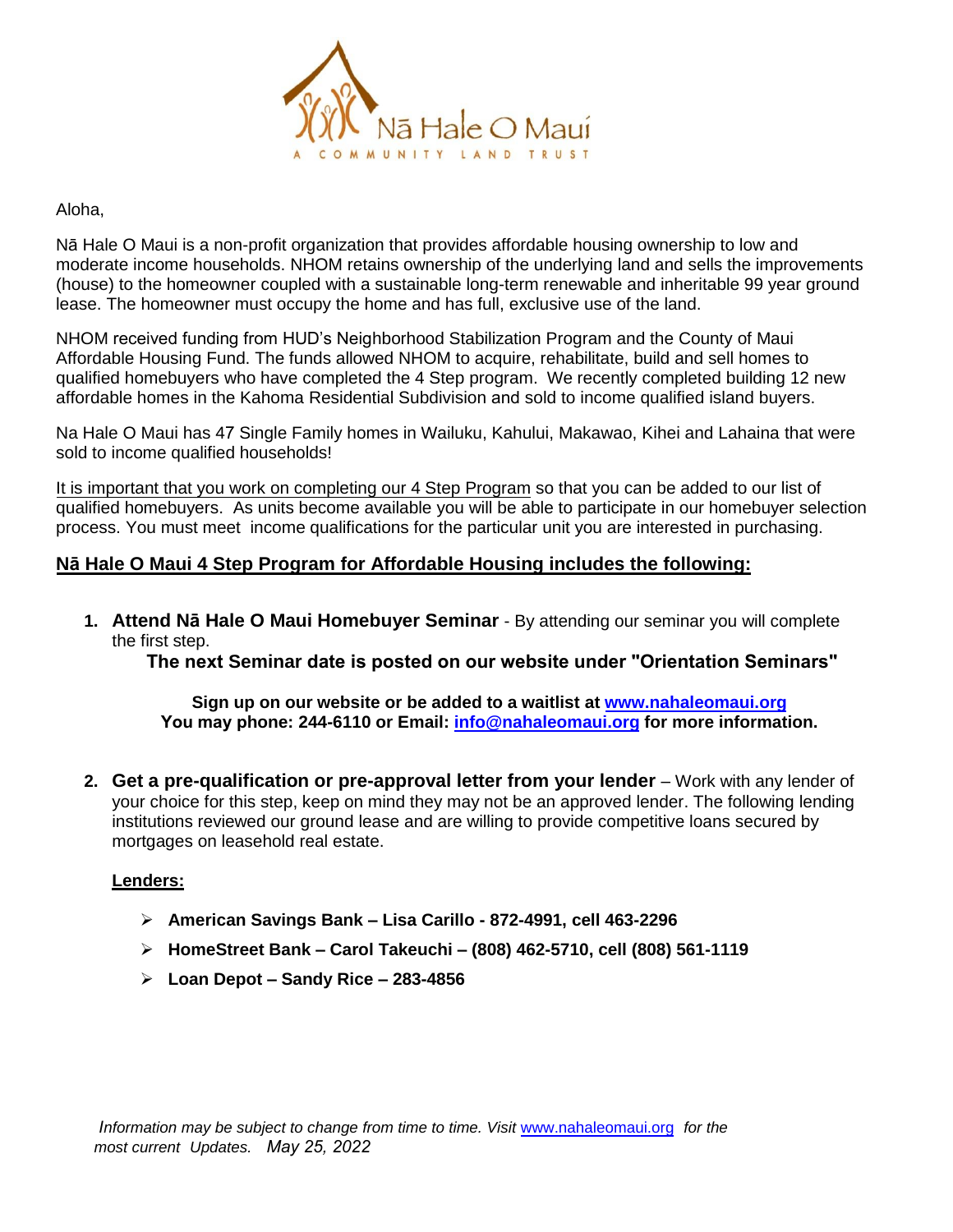**3. Attend/Complete a homebuyer education financial workshop** – Being offered by three organizations. Online classes available.

You may complete a HUD approved Homebuyer Educational Financial workshop before you attend our next homebuyer seminar or before obtaining a pre-qualification or pre-approval letter.

**Hale Mahaolu Classes: \$75 per household:**

**For full details of Virtual interactive Classes (series of 3 sessions) or the Online Framework Course log on to**

**<http://halemahaolu.org/program/homeownership-counseling-program/>**

**Or call Marlynn Tanji at 242-7027**

**OR**

**Habitat for Humanity, Homeowership course: \$55 per, Series of 2 sessions**

**Register by emailing Habitat's Housing Counselor, info@hab[itat-maui.org](mailto:Sophie@habitat-maui.org) Or call at** 

**226-7767 for information** 

**<https://www.habitat-maui.org/homeownership-101/>**

## **OR**

**Hawaiian Community Assets: Classes are Free**, **offered monthly via zoom.**

**Interested clients may contact them directly to schedule at 727-8870 or email [mauifoc@hawaiiancommunity.net](mailto:mauifoc@hawaiiancommunity.net)**

**[www.hawaiiancommunity.net](http://www.hawaiiancommunity.net/) > client Intake form**

**4. Meet with NHOM staff to discuss the ground lease, resale formula and homebuyer selection policy in detail.** This is the final step after completing the first 3 steps. Please make sure your pre-qualification or pre-approval letter is still valid then contact our staff to schedule a time to meet.

## **(see next page for Income Eligible Guidelines)**